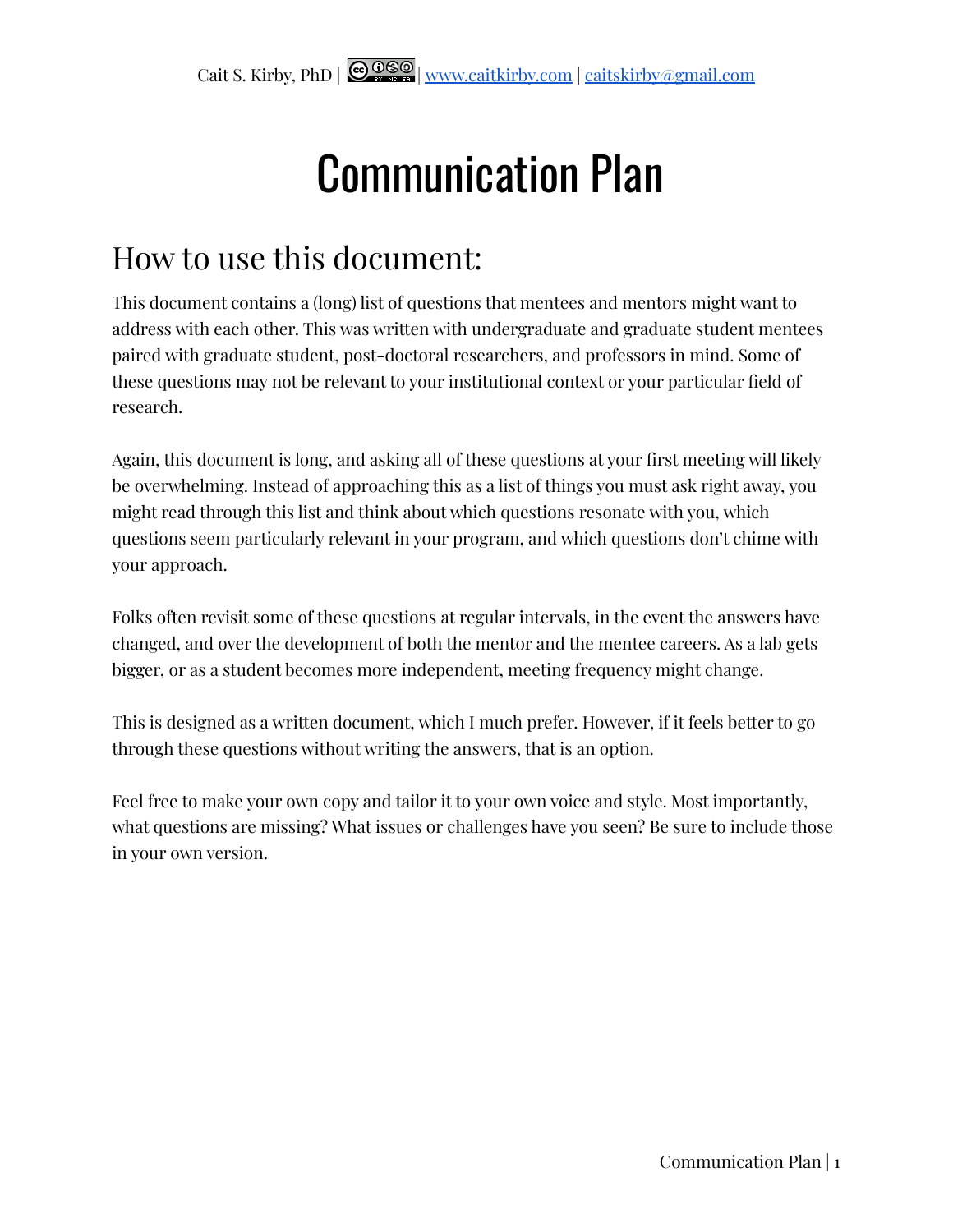# Sample Plan

#### 1. Structured Communication

- 1. How should we communicate research and career goals and progress?
	- a. How frequently would you like to meet to discuss research?
	- b. How would you like to get in touch about research updates? Only by in-person conversation? By email? By shared Google doc?
	- c. How should we stay on the same page about goals? A shared Google doc? Summaries at our formal research update meetings? A whiteboard? An IDP?
- 2. What are the goals of our meetings?
	- a. Are they to update the mentor on progress?
	- b. Are they to increase accountability of mentee?
	- c. Are they to ensure that mentor and mentee research goals and expectations are aligned?
- 3. What should our email and meeting policy be?
	- a. What are our email timeframes? Should we expect emails on evenings or weekends?
	- b. I prefer to know that you have received something within a few days, but I know that sometimes responses can take longer than that to craft, especially if they require experiments, data, or deep thought. If either of us can't fully respond to an email, can we agree to acknowledge receipt of the email within a few days? What number of days would work for you?
	- c. What if one of us stops responding to emails?
	- d. What if one of us is more than 15 minutes late for a meeting?
	- e. What if one of us misses a meeting entirely?

#### 2. Aligning expectations

- 1. During this summer research experience:
	- a. What are our research goals?
	- b. What skills or techniques would you like to learn?
	- c. What analyses would you like to learn?
	- d. What communication skills would you like to learn? (Reading papers, writing grants, presenting at group meetings, etc)
	- e. What are your expectations for how you will spend your time?
		- i. My expectations are XYZ
			- 1. Ex: I expect that you will spend Y hours in lab between these specific hours, and with a one hour lunch.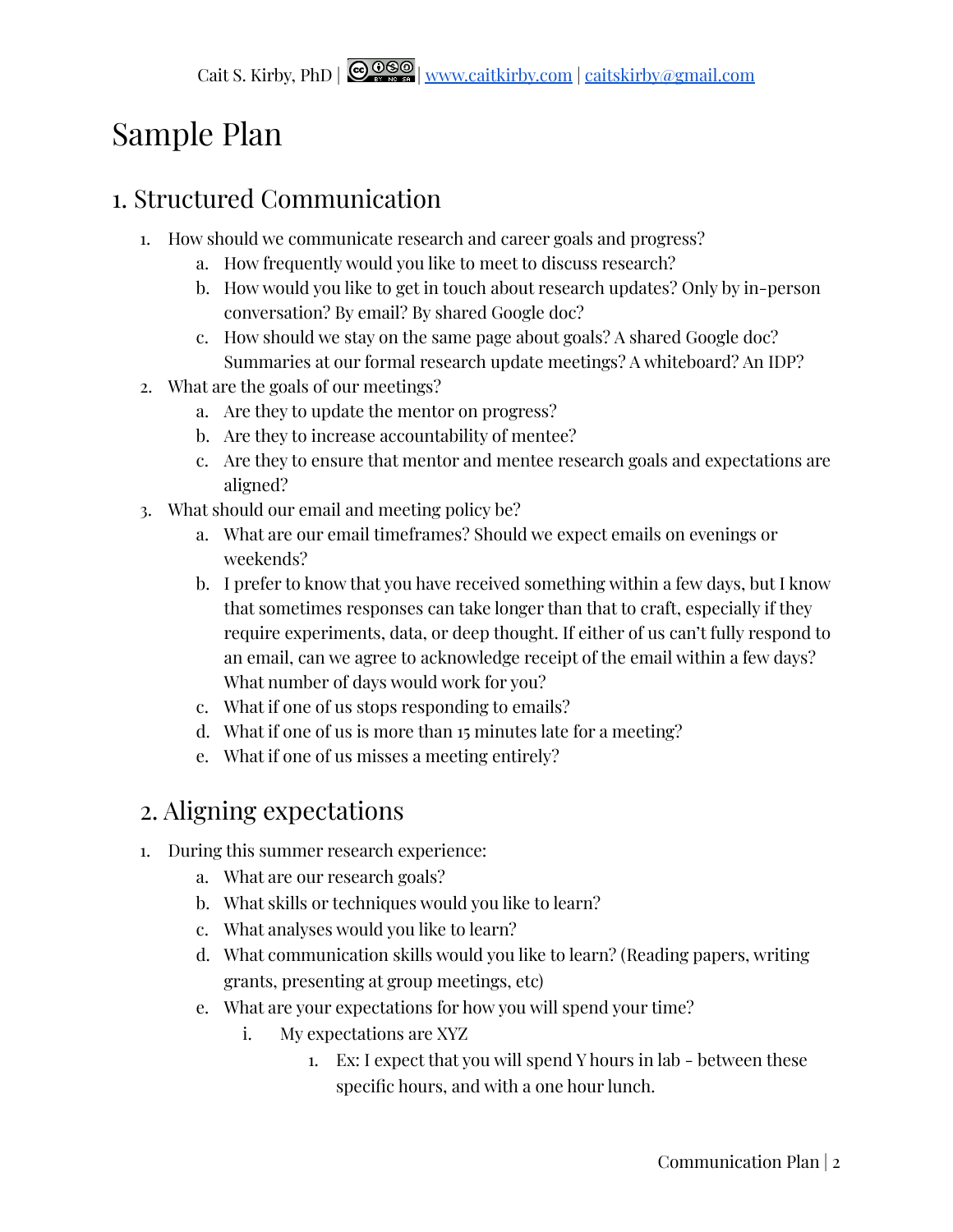Cait S. Kirby, PhD  $\left|\bigotimes_{x} \mathcal{O}\right|$  [www.caitkirby.com](http://www.caitkirby.com) | [caitskirby@gmail.com](mailto:caitskirby@gmail.com)

- 2. Ex: I expect that you will work for Z hours per week from wherever is most comfortable for you.
- 3. Ex: I expect that you will spend, at minimum, 1 hour per day reading the literature, 1 hour per day planning experiments, and 4 hours per day doing experiments.
- 4. Ex: I expect you to work for X hours each week and log your time in a spreadsheet.
- 2. Beyond this summer research experience:
	- a. I know that this is likely to change, and this is simply to gauge your interest.
		- i. What are your overall career goals?
		- ii. Are you tentatively hoping to pursue a career in research?
- 3. \*Looking back, after the summer research experience:
	- a. Are you hopeful to continue research beyond this summer program?

## 3. Mentorship network

- 1. What should we do to increase your mentorship network?
	- a. Should I connect you with faculty colleagues of mine?
	- b. Should you request introductions with specific faculty?
	- c. How can I support you in reaching out to faculty yourself?
	- d. How can I support you in finding other mentors here at this university?

## 4. Feedback

- 1. How should I give you feedback?
	- a. What kind of feedback feels most useful to you? Written? Verbal?
	- b. Would you like to explicitly solicit feedback?
	- c. What should I do if I have feedback for you that you have not solicited?
	- d. Would you like me to act as a cheerleader? As a pessimist? As an optimist? What role feels most useful for me to serve?
	- e. Should we formalize periodic evaluations of your research progress?
- 2. How can I solicit feedback from you?
	- a. Would you like to use formal evaluations of my role as a mentor?
	- b. Would you like to start or end meetings reflecting upon our mentorship relationship?

## 5. Personal experiences and belonging

- 1. How can I demonstrate to you that I value your input and ideas?
	- a. Is there certain language that feels really empowering to you?